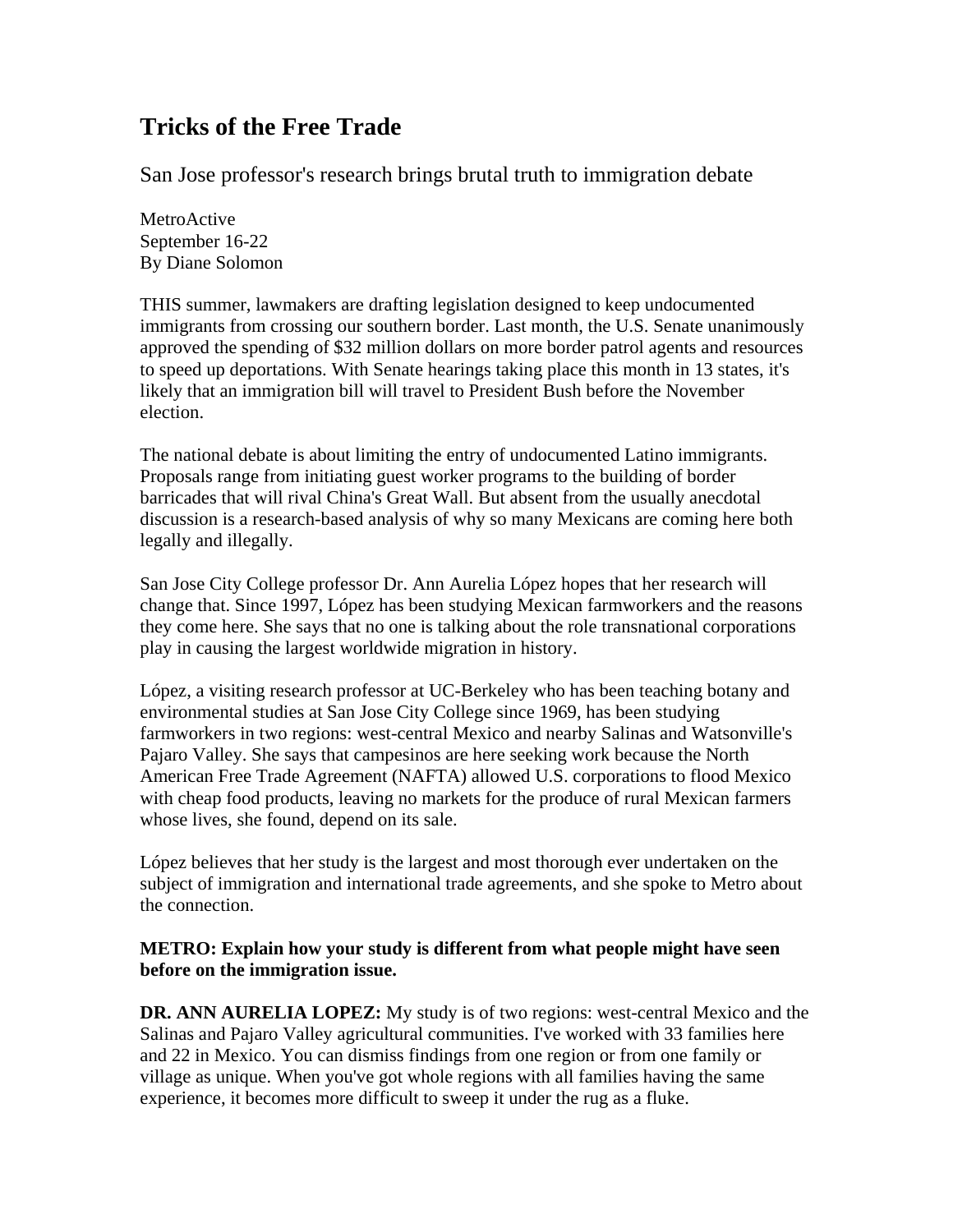#### **What larger context can you provide for the issue of undocumented immigrants coming in from Mexico?**

What I've found is really just one small strand of a whole globalization process that is modeled on the neoliberal economic model. As a result of following that model we now have 200 million immigrants living outside their countries of citizenship. This is a population larger in size than the world's fifth most populous country. The amazing thing is that, worldwide, their numbers are increasing by approximately 6 million immigrants each year. They represent a growth rate more rapid than that of the world's entire population. What we have are people leaving Africa for Europe. We've got people leaving the Pacific Islands for New Zealand. This is not just a problem or an issue between Mexico and California. This is a global issue. During the 1980s, an estimated 190,000 immigrants settled in the U.S. each year. The number is increasing now by 1 to 4 million people of all nationalities every year. These are immigrants that are intent on taking up permanent residence in the U.S. one way or another. The U.S. now has the largest population of immigrants in the world. We have almost 36 million immigrants in this country. It's the highest number ever recorded in American history.

#### **Are these immigrants legal, illegal or both?**

They are both. Mexico now has the highest emigration rate in the world. Since NAFTA's ratification millions of Mexicans have left their families and homes to come to the U.S. There is a set of statistics that I have from Mexico that indicates 300,000 to 500,000 Mexicans leave Mexico and enter the U.S. every year. Immigrants from Mexico accounted for 31 percent of all U.S. immigrants in 2004. If we look at undocumented immigrants, that population doubled in the 1990s, and at the end of 2005 was estimated to be between 11 and 12 million or 29 percent of all foreign-born residents. Now, that's one of the things you hear on the news, we have 12 million undocumented immigrants. But there's almost no discussion about how the trade policies supported by the wealthier countries have forced these people to leave their land, to leave their families under great duress and come here to survive. These are economic refugees. These are not people coming here to work to buy a car. These are people who are starving. They have no choice. They have to leave or starve. Roughly, half of the farmworkers in our country today are undocumented. 700,000 undocumented immigrants entered the U.S. every year between 2000 and 2004. In 2005, 6 million undocumented immigrants were actually employed in the U.S. It's interesting because 57 percent of those immigrants are from Mexico. Yet if we look at those who are deported, 80 percent of all deportees are Mexican. They make up 57 percent of the undocumented population but when it comes to deporting undocumented immigrants, they make up 80 percent of that group. It's interesting also that twice as many undocumented immigrants have entered the U.S. since the heavy border fortifications began in the 1990s. This state has the largest undocumented immigrant population in the U.S. One estimate I found suggests that 1,650 immigrants enter California every 24 hours.

## **NAFTA promised more well-paying jobs for Mexicans. What happened with the factory jobs for campesinos?**